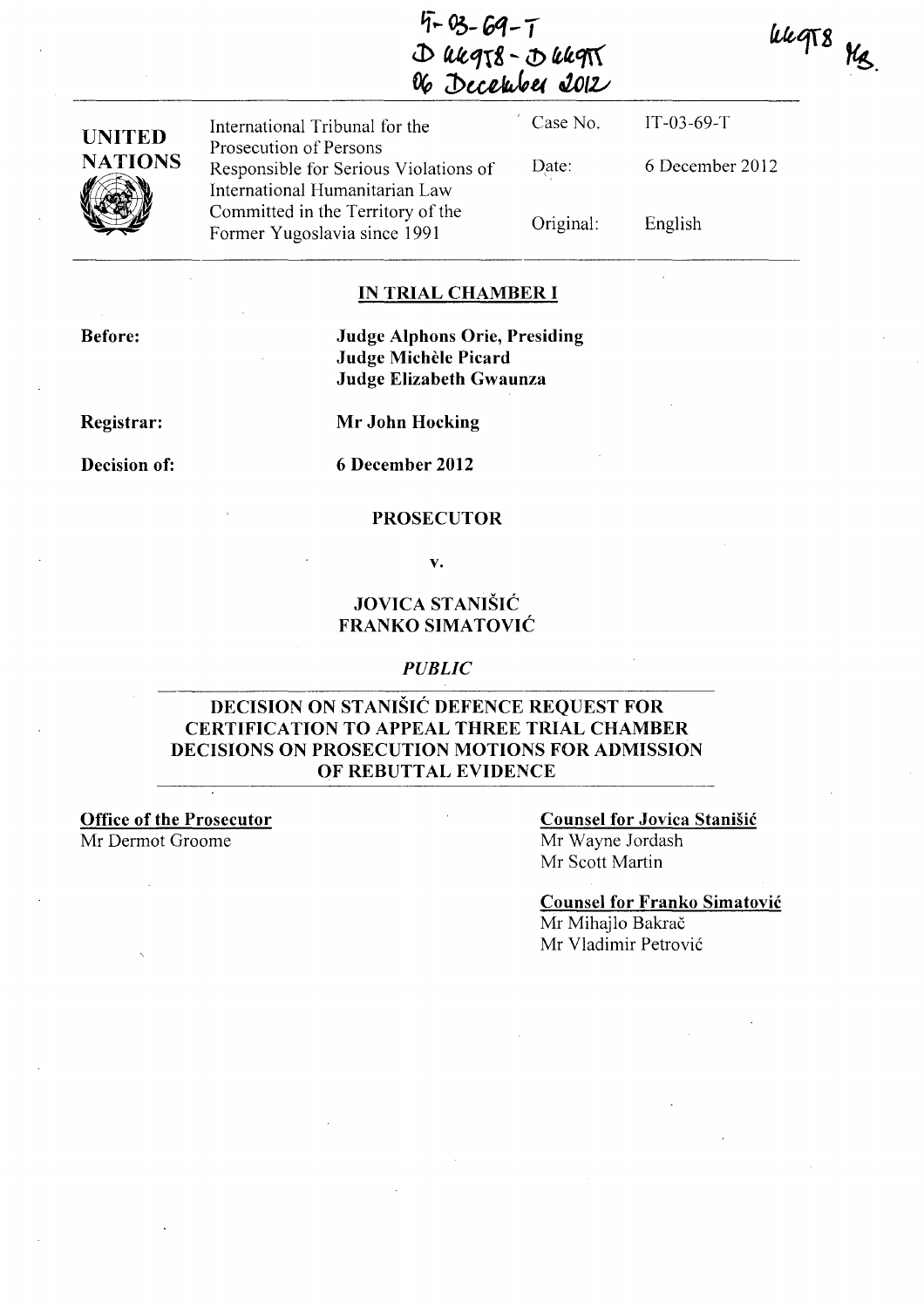# **I. PROCEDURAL HISTORY**

l. On 31 October 2012, the Chamber issued two decisions, which granted two Prosecution motions for the admission of rebuttal evidence.' The Chamber admitted most of the tendered documents into evidence.<sup>2</sup> On  $\frac{1}{2}$  November 2012, the Chamber issued a decision granting another Prosecution motion for admission of rebuttal evidence.<sup>3</sup> On 7 November 2012, the Stanišić Defence ("Defence") filed a motion ("Motion") requesting certification to appeal the three above-mentioned decisions ("Decisions").<sup>4</sup> On 21 November 2012, the Prosecution filed its response ("Response").<sup>5</sup> The Simatovic Defence did not respond to the Motion.

# **11. SUBMISSIONS OF THE PARTIES**

2. The Defence submits that the Chamber used an incorrect standard to admit documents into evidence in the rebuttal phase of the proceedings, which has consequently introduced an unprecedented amount of fresh evidence that "highly prejudices the Accused's fair trial rights".<sup>6</sup> It further submits that since the admission of the documents into evidence could lead to "individual criminal responsibility" being attributed to the Accused, the Decisions significantly affect both the conduct of the proceedings and, potentially, the trial outcome.<sup>7</sup> The Defence relies on a decision to grant certification to appeal in the case of *Gotovina et al.* ("Gotovina Certification Decision") in support of its contention.<sup>8</sup> The Defence also submits that an appellate assessment of the Decisions at an interlocutory level would assist by avoiding the need to order a re-trial.<sup>9</sup>

3. The Prosecution contends that the Motion fails to meet the criteria for certification.<sup>10</sup> It submits that since proceedings have almost concluded, an interlocutory appeal of the Decisions will not significantly affect the fair and expeditious conduct of the proceedings nor materially advance

 $\mathbf{I}$ Decision on Prosecution Motion for Admission of Rebuttal Evidence: Mladic Notebooks, 31 October 2012 ("Mladic Notebooks Decision"); Decision on Prosecution Motion for Admission of Rebuttal Evidence: Serbian DB Personnel Files, 31 October 2012 ("Personnel Files Decision").

 $\overline{2}$ Mladic Notebooks Decision, para. 12; Personnel Files Qecision, para. 12.

 $\mathbf{3}$ Decision on Prosecution Motion for Admission into Evidence of Rebuttal Material from the Bar Table: Miscellaneous Documents, 5 November 2012.

<sup>4</sup>  Stanisic Defence Request for Certification to Appeal Three Trial Chamber Decisions on Prosecution Motions for Admission of Rebuttal Evidence, 7 November 2012.

 $\overline{5}$ Prosecution Response to Stanisic Defence Request for Certification to Appeal Three Trial Chamber Decisions on Prosecution Motions for Admission of Rebuttal Evidence, 21 November 2012. 6

Motion, paras 7-8.

Motion, paras 5-6, 8.

<sup>8</sup> Motion, paras 5, 9; *Prosecutor* v. *Gotovina et aI.,* Case No. JT-06-90-T, Decision on Cermak and Markac Defence Requests for Certification to Appeal the Trial Chamber Decision of 21 April 2010 to Reopen the Prosecution's Case, 10 May 2010, para. 9.

 $\overline{9}$ Motion, para. 10.

<sup>&</sup>lt;sup>10</sup> Response, para. 1.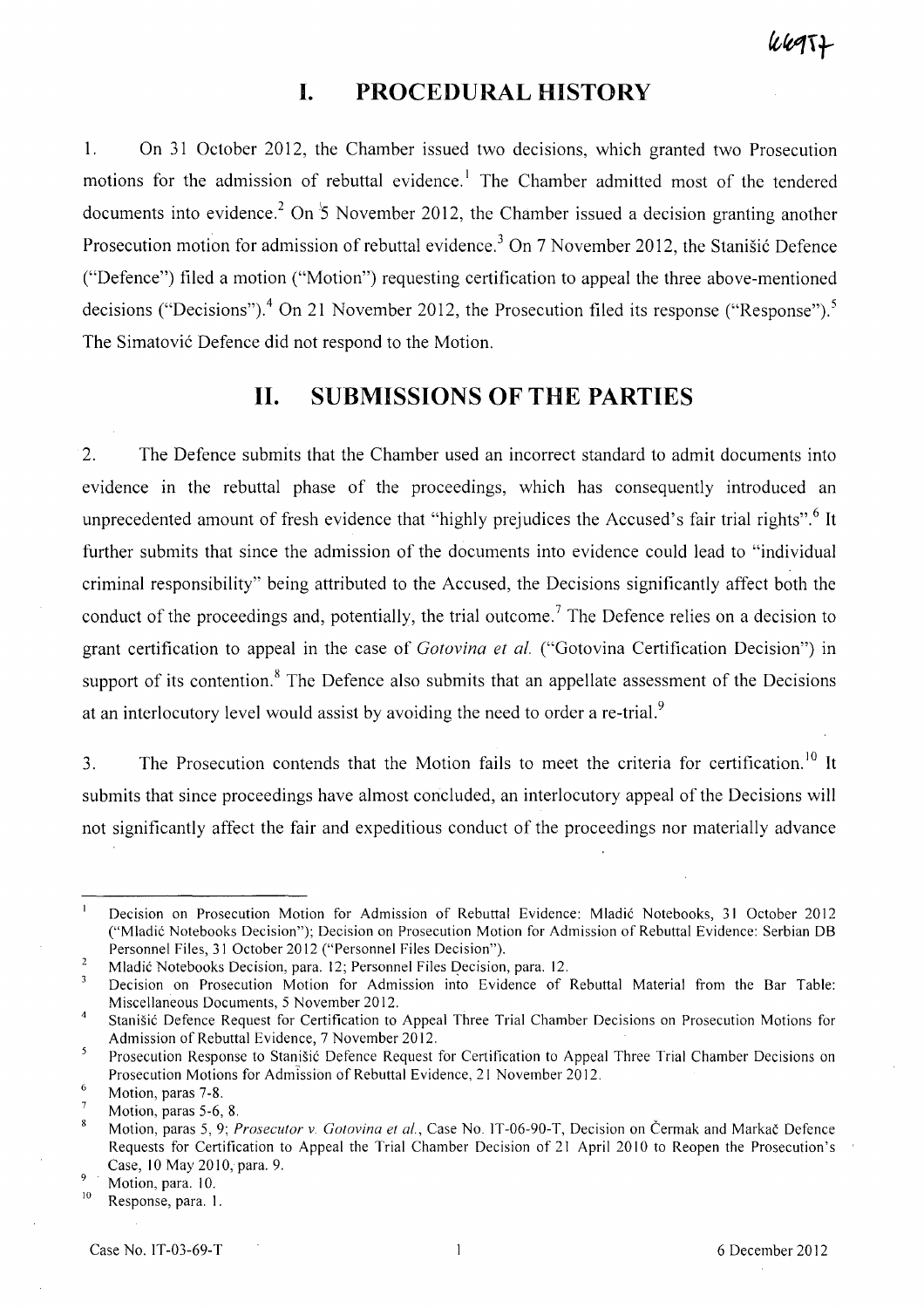the proceedings.<sup>11</sup> It contends that the impact of the rebuttal evidence on the individual criminal responsibility of the Accused will only be known at the conclusion of the proceedings.<sup>12</sup> In regard to the Defence's submission that the Chamber applied an incorrect standard, the Prosecution suggests that the argument falls outside the scope of an application for certification.<sup>13</sup> It further undermines the Defence's reliance on the Gotovina Certification Decision by suggesting that the underlying decision in relation to which certification was granted differs considerably from the Decisions.<sup>14</sup> In addition, the Prosecution relies on the Chamber's previous decision to deny certification to appeal.<sup>15</sup>

## **Ill. APPLICABLE LAW**

4. Rule 73 (B) of the Rules of Procedure and Evidence ("Rules") requires that the Trial Chamber be satisfied of two cumulative criteria in order for it to grant a request for certification to appeal: (l) that the decision involves an issue that would significantly affect the fair and expeditious conduct of the proceedings or the outcome of the trial, and (2) that in finding such an issue exists, it is the opinion of the Trial Chamber that an immediate resolution by the Appeals Chamber may materially advance the proceedings.

### **IV. DISCUSSION**

5. As a preliminary matter, the Chamber notes that the Defence' incorrectly premises one argument for certification to appeal on the alleged judicial error concerning the standard for admitting rebuttal evidence.<sup>16</sup> The appropriate forum for arguments on judicial errors is the appeal itself, not the request for certification to appeal. Accordingly, the portions of the Motion concerned with alleged judicial errors will not be further considered in isolation.

6. The Chamber notes the Defence submission that the admission of the documents "could lead to individual criminal responsibility for the Accused, particularly since the Trial Chamber found that they are of high probative value".<sup>17</sup> This submission suggests that the first criterion of Rule 73 (B) is satisfied by the high probative value of the rebuttal evidence admitted and the

 $17$  Motion, para. 6.

<sup>&</sup>lt;sup>11</sup> Response, paras 2-3, 9.<br>Response paras 5.6.

 $12$  Response, paras 5-6.

 $13$  Response, para. 4.

 $14$  Response, para. 8.

Response, para. 7; Decision on Stanišić Request for Certification to Appeal the Trial Chamber's Decision on Defence Motion for Exclusion of Specified Exhibits and Admission of Various Other Documents, 3 October 2012, para. 7.

<sup>&</sup>lt;sup>16</sup> Motion, paras 7-8. For example, the Defence argues at paragraph 7 that the Chamber used "the incorrect standard in admitting documents", having "used the same standard as it has during trial proceedings".